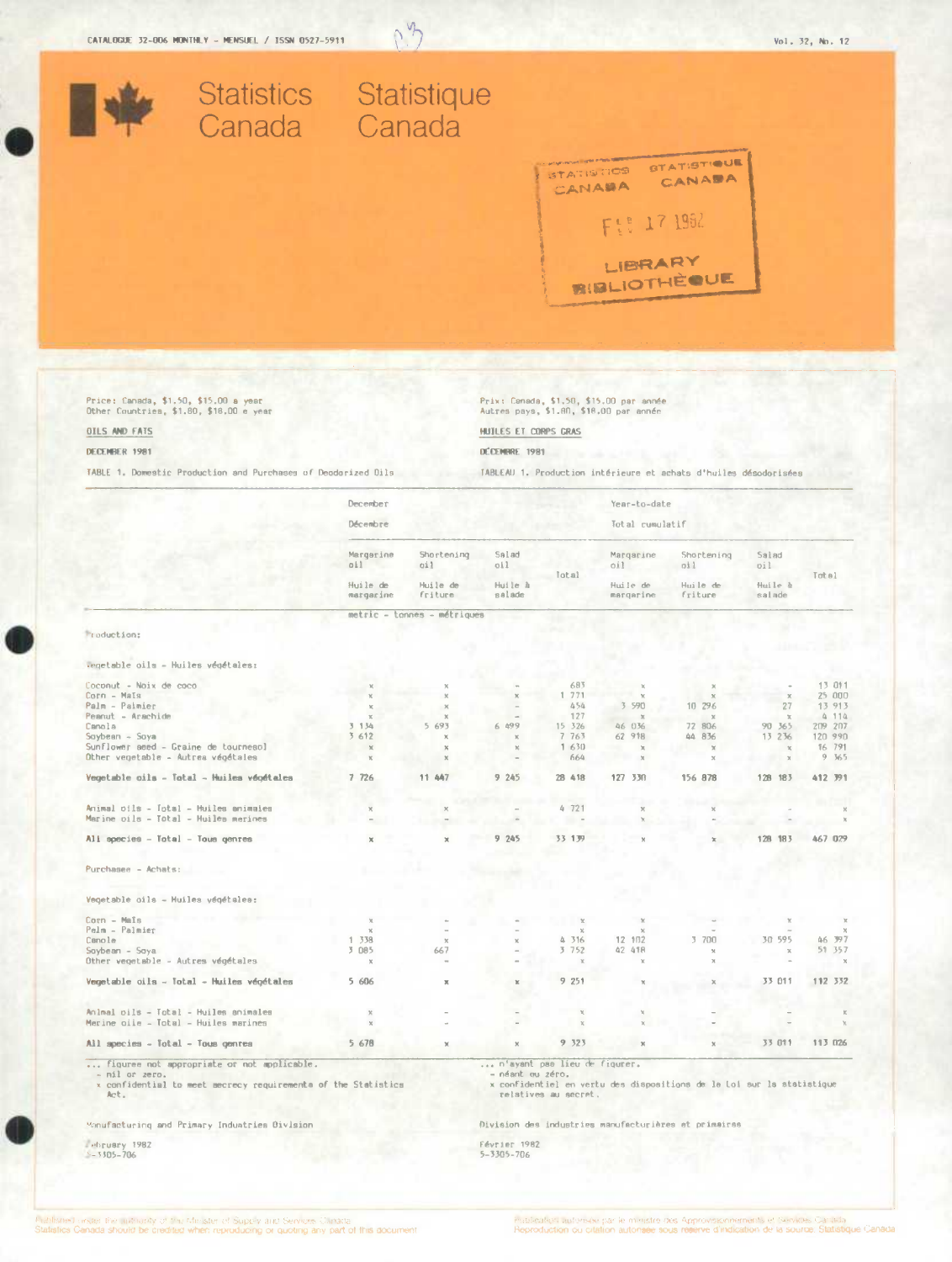# TARLE 2. Manufacturers' Sales of Deodorized Dils in Bull

TABLEAU 2. Ventes des fabricants d'huiles désodorisées en vran

| AMAMAS                                                                     | December<br>Décembre  |                             |                   | Year-to-date<br>Total cumulatif |                     |                   |
|----------------------------------------------------------------------------|-----------------------|-----------------------------|-------------------|---------------------------------|---------------------|-------------------|
|                                                                            | Margarine<br>0i1      | Shortening<br>0.11          | Salad<br>oil      | Margarine<br>011                | Shartenina<br>011   | Sal ad<br>011     |
| <b>YRAREV</b><br>SHI MARK TANK TANK                                        | Huile de<br>margarine | Huila de<br>friture         | Huile à<br>salsde | Huile de<br>margarine           | Huile de<br>friture | Huile h<br>salade |
|                                                                            |                       | metric - tonnes - métriques |                   |                                 |                     |                   |
| To packagers or bottiers(1) - Aux empaqueteurs<br>ou aux embouteilleurs(1) | 5 889                 | 1 150                       | 3 813             | 77 877                          | 20 940              | 47 793            |
| To others $ \lambda$ d'autres                                              |                       | 7 400                       | 2 804             | 9 856                           | 100 274             | 36 832            |

(1) Not additive to packaged sales in Table 3.<br>(1) Non additif svec les ventes en paquete du tableau 3.

# TABLE 3. Menufacturers' Sales of Margarine, Shortening(1) and Salad Oii in Packages

TARLEAU 3. Marqsrine, graisse préparés(1) et huile à salade, ventes des fabricants en paquets

|                                                         | December<br>Décembre        |                                                    |                   | Year-to-date<br>Total cumulatif |                     |                                   |
|---------------------------------------------------------|-----------------------------|----------------------------------------------------|-------------------|---------------------------------|---------------------|-----------------------------------|
|                                                         |                             | Salari<br>Shortening<br>oil<br>Graisse<br>préparée |                   |                                 | Shortening          | Salad<br>oil<br>Huile à<br>salade |
|                                                         | Margarine                   |                                                    | Huila à<br>salade | Margarine                       | Graisse<br>préparée |                                   |
|                                                         | metric - tonnee - métriques |                                                    |                   |                                 |                     |                                   |
| Retall - Détail                                         | 9267                        | 661                                                | 2 739             | 117 789                         | 17 996              | <b>38 036</b>                     |
| Commercial and industrial - Commercial et<br>industriel | 1 135                       | 6 648                                              | 1 062             | 23 728                          | 84 898              | 18 333                            |

(1) Including baking and frying pils and fats.<br>(1) Y compris les huiles et graisses de cuisson.<br>Mote: Monthly revisions are svailable on request.<br>Nota: Les révisions mensuelles sont diaponibles sur demande.

#### TABLE 4. Oliseed Crushings; Production and Stocks of Vegetable Dils and Oil Meals, December 1981

TABLEAU 4. Résidus de graines oléagineusea; production et stocks d'huiles végétales et tourteaux, décembre 1981

|                                      | Dilseed crushings           | Vegetable pils<br>D'huiles végétales |                          | Oit meals    |             |  |
|--------------------------------------|-----------------------------|--------------------------------------|--------------------------|--------------|-------------|--|
|                                      | Résidus de graines          |                                      |                          | Tourteaux    |             |  |
|                                      |                             | Production                           | Stocks                   | Production   | Stocks      |  |
|                                      | metric - tonnes - métriques |                                      |                          |              |             |  |
| Flaxseed - Graine de lin             |                             |                                      |                          |              | $\chi$      |  |
| Canola                               | 91 068                      | 36 152                               | 34 521                   | 54 348       | 13 817      |  |
| Soybean - Soys                       | <b>B6 416</b>               | 14 775                               | 8 141                    | 68 036       | 7473        |  |
| Sunflower seed - Grsine de tournesol |                             |                                      |                          |              |             |  |
| Total                                |                             | $\chi$                               |                          |              | $\mathbb R$ |  |
| Year-to-date - Total cumulatif:      |                             |                                      |                          |              |             |  |
| Flaxseed - Graine de lin             |                             |                                      | 0.9.8                    |              | $P - 0$     |  |
| Canola                               | 1 059 189                   | 437 981                              | $9.9 - 9.$               | 609 077      | $4 - 8 - 4$ |  |
| $Soybean - Soys$                     | 866 563                     | 148 878                              | $\alpha \rightarrow \pi$ | 682 827      | $0.6 - 0.$  |  |
| Sunflower seed - Graine de tournesol |                             |                                      | $0 + 0$                  |              | $\cdots$    |  |
| Total                                |                             |                                      | 0.10                     | $\mathbf{x}$ | $\sim$ $ +$ |  |

Source: Statistics Canada, Agriculture Statistics Division, Crops Section.<br>Source: Statistique Canada, Division de la statistique agricole, Section des cultures.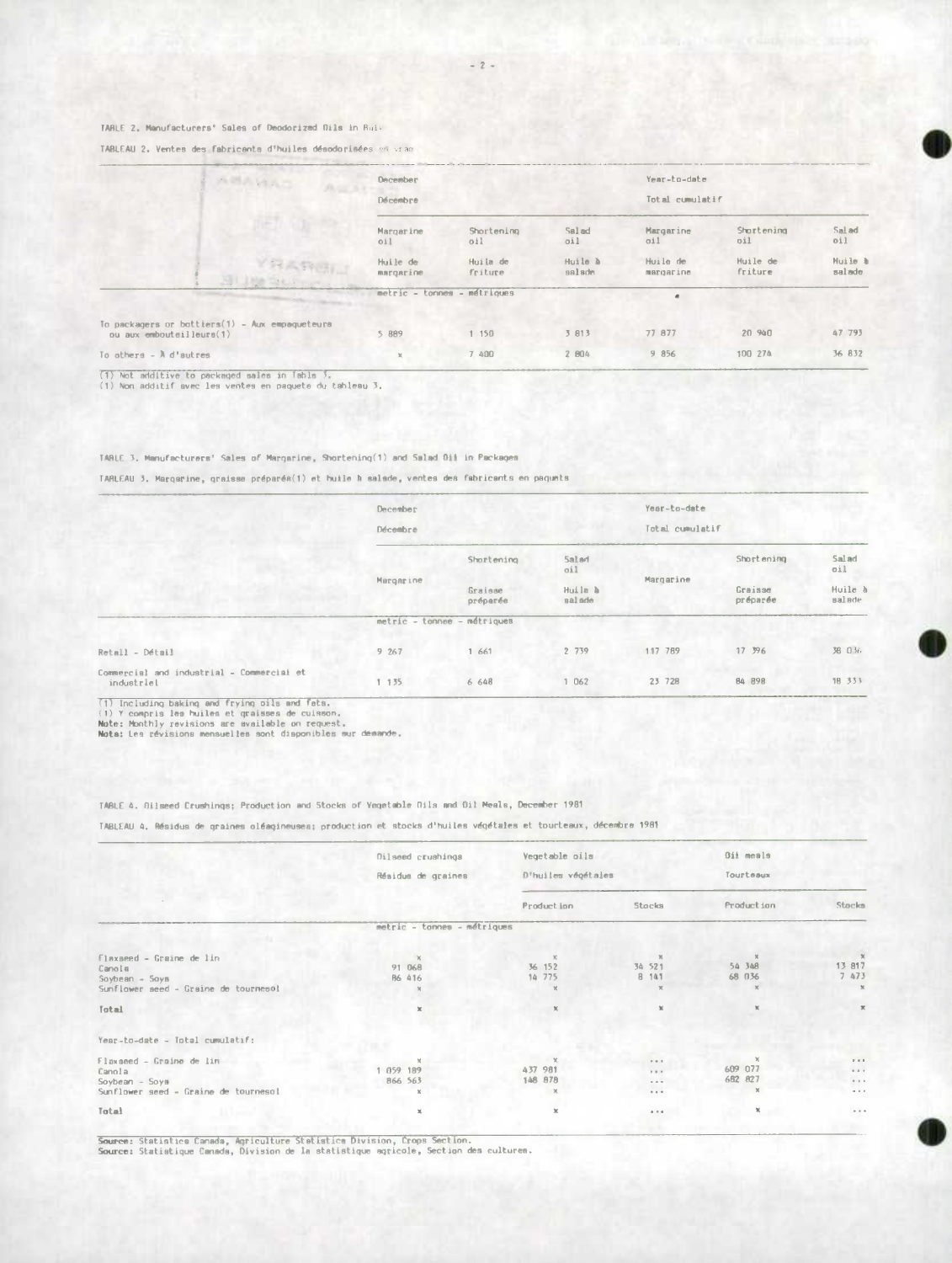#### List of Reporting Firms

#### Liste des firmes déclarantes

## **Newfotgd1and** - Terre-Neuve

Nfld. Margarine Co. Ltd., The (1) St. John's

Nova **Scotia** - **Nouvelle-cosse**  Twin Cities Dairy Ltd. (1, 2, 3) Halifax

## **Québec**

Bergeron & Fils Ltée, J.E. (1) Bromptonville

Compagnie Canada Starch Inc., La (Compagnie Best Food Inc.) (3) Montréal Canada Packers Inc. (1, 2, 3) Montréal

Lactantia Limitée (1) Victoriaville

Thibault Inc., D.P.M. (1) Ste-Anna-De-La-Pérade

W.J. LaFave & Fils Limitée (1, 2, 3) St. Jérôme

## Ontario

Canada Packers Ltd. (1, 2, *3)* Toronto Canada Starch Co. Inc., The (3) Cardinal CSP Foods Ltd. (Dundas Valley Foods) (1, 2, 3) Dundas Gay Lea Foods (Fenmark Branch) (1, 3) Weston Grant Products Ltd. (1) Don Mills Monarch Fine Foods Co. Ltd. (1, 2, 3) Rexdale Proctor & Gamble Inc.  $(1, 2, 3)$  Hamilton Schneider Inc., J.M. (2) Kitchener Standard Brands Ltd. (1, 2) Scarborough (1) Etobicoke St. Lawrence Starch Co. Ltd. (3) Port Credit Gainers Inc. (Swift Div.) (1, 2) Toronto

Name Plant location Nom Localisation de l'usine

Kraft Limited/Limitée (1, 2, 3) Mount Royal

Westminster